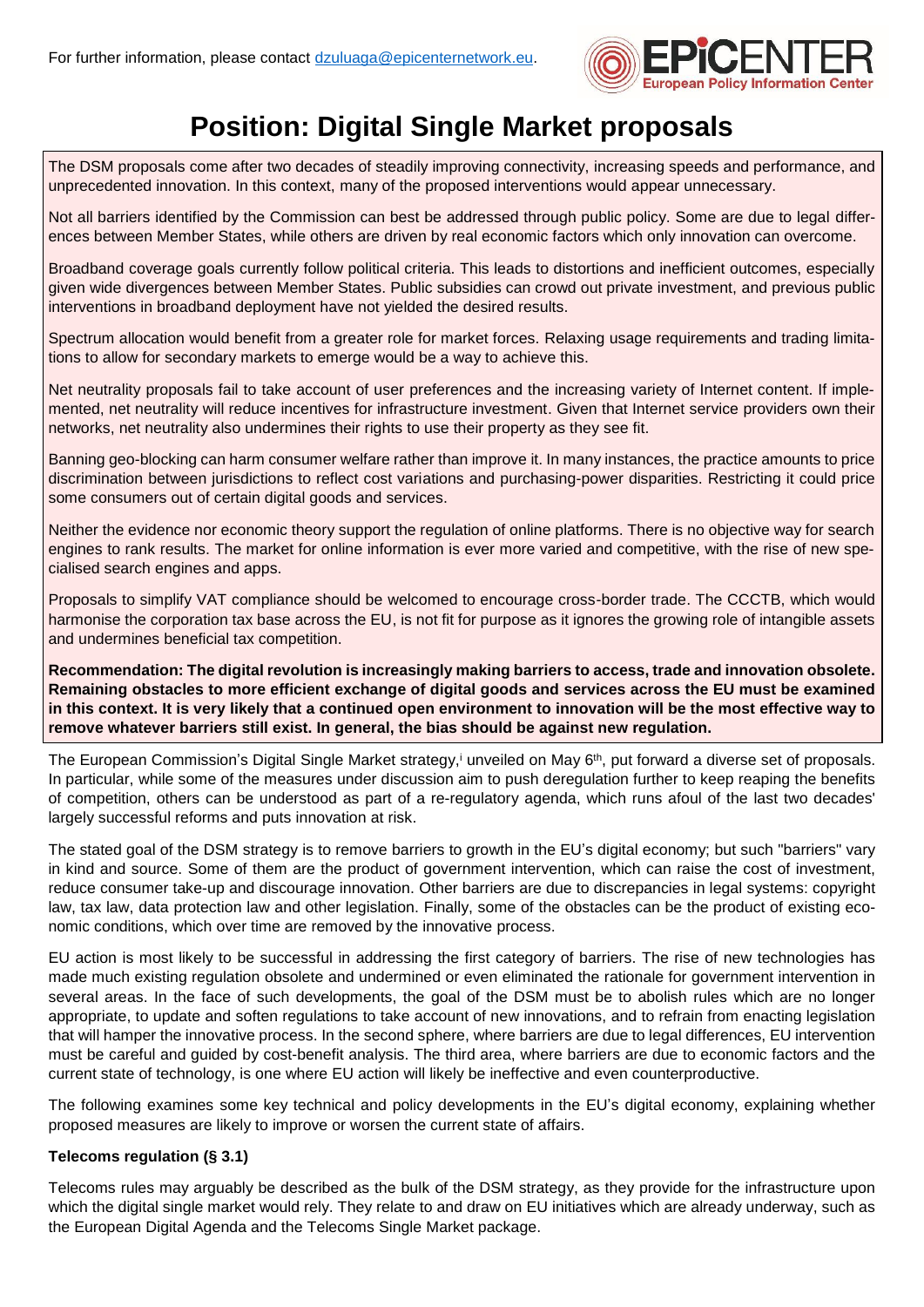### *Broadband*

The experience of broadband coverage, availability, speed and costs is, by all available measures, a positive one. As the Commission's own companion Working Document to the DSM strategy points out,<sup>ii</sup> all indicators of connectivity (broadband coverage, access to high-speed connections, prices) show a steadily improving environment. As is to be expected from a fairly new and steadily evolving technology, its adoption is uneven across and within Member States. Rural coverage in particular lags behind because of significantly lower user density. This is in line with sound cost-benefit analysis, whereby high-density areas (where potential benefits are higher and costs can be spread more widely) adopt new expensive technologies before low-density ones.

The 2010 Digital Agenda for Europe required all Member States to reach three specific broadband goals: full coverage of basic broadband connections by 2013; full coverage of fast broadband connections **(**30+ Mpbs) and 50 per cent adoption of ultra-fast broadband connections (100+ Mbps), both by 2020. The first objective has been fulfilled in most of the EU; much remains to be done in order to reach the other two targets. The most pressing concern is that the particular thresholds identified by the Commission appear to be political in nature, rather than being the result of economic considerations and cost-benefit analysis. It is highly unlikely that one-size-fits-all availability and penetration goals are appropriate in the context of highly diverse national markets.<sup>iii</sup> Such diversity may justify leaving broadband coverage goals to national rather than EU authorities. Instead of imposing arbitrarily set objectives on the market, EU institutions should make sure that barriers to take-up are removed.

EU funds have been made available to Member States to meet Digital Agenda targets. It is widely understood that the injection of public money into the deployment of broadband networks may pose a threat to competition. The state aid guidelines for broadband, which were revised in 2013, provide a framework for dealing with such risk, and it is crucial that they are consistently enforced. In particular, resources should be directed to those areas where high costs and low profitability make it harder for market players to invest on their own. Conversely, pouring public money into so-called black areas might distort and even crowd out private spending. In this regard, we anticipate that the "step change" requirementiv may allow for excessive discretion and urge the Commission to apply it cautiously.

To the extent that it is undertaken, public subsidies should conform to the principle of technology neutrality, i.e. public authorities must refrain from dictating choices relating to the optimal technologies (e.g. fixed wired, fixed wireless, mobile, satellite), infrastructures (copper, cable, fiber optic) or network architectures (FTTN/FTTC vs. FTTP/FTTH) to be used. Competition drives innovation at both the service and the infrastructure level. Subsidies, if at all provided, should be awarded through competitive, open and transparent procedures. Demand-side tools, either direct (e.g. user vouchers) or indirect (e.g. increased content availability) tend to be superior to supply-side interventions from a competition perspective.

Finally, public intervention in broadband deployment should be kept at a minimum, to avoid the failures incurred by governments around the world – Australia's NBN fiasco and the US's unsuccessful history with municipal broadband come to mind. The experience of public involvement in telecommunications markets is an unhappy one, and as technology becomes more varied and complex, ensuring the flexibility offered by market mechanisms will be crucial.

#### *Spectrum*

Spectrum is another instance where the good intentions of regulators may ultimately harm competition. There is good reason to believe that more spectrum should be awarded to mobile operators, especially as one considers the launch of 5G services in the near future. However, one should refrain from conflating technological and economic considerations. Although mobile may be a superior technology to broadcasting from a technical perspective, this does not necessarily imply that the release of the 700 MHz band (and possibly the whole UHF band) to wireless broadband services is the most efficient course of action. Migration costs to broadcasters and consumers should be factored into any evaluation.

Just like it is not the task of national governments to determine the best way to pursue ultra-fast broadband connections, the Commission should not pick winners in spectrum allocation. It is unfortunate that the long-standing assumption that it should be a political decision was not challenged by Pascal Lamy's High Level Group in its final report.<sup>v</sup>

The evolution of markets is affected by regulation in many important ways – nowhere more so than when regulators are in charge of resource allocation. However, efficient outcomes depend on leaving market players to decide what the best use of available spectrum is. An appropriate way to go about this would be to relax usage requirements and trading limitations and allow for secondary spectrum markets to emerge. Such a market-driven mechanism has been a a possibility for some time but practical limitations have hindered its adoption.

#### *Net neutrality*

Net neutrality is the legal requirement for all content transmitted through broadband networks to be treated equally, regardless of origin or destination. It prevents internet service providers (ISPs), i.e. telecommunications companies, from charging different content providers and users differently and offering premium access and speeds in exchange for a payment. Proponents of net neutrality see it as essential to preserve an open internet, where start-ups can effectively compete with established players.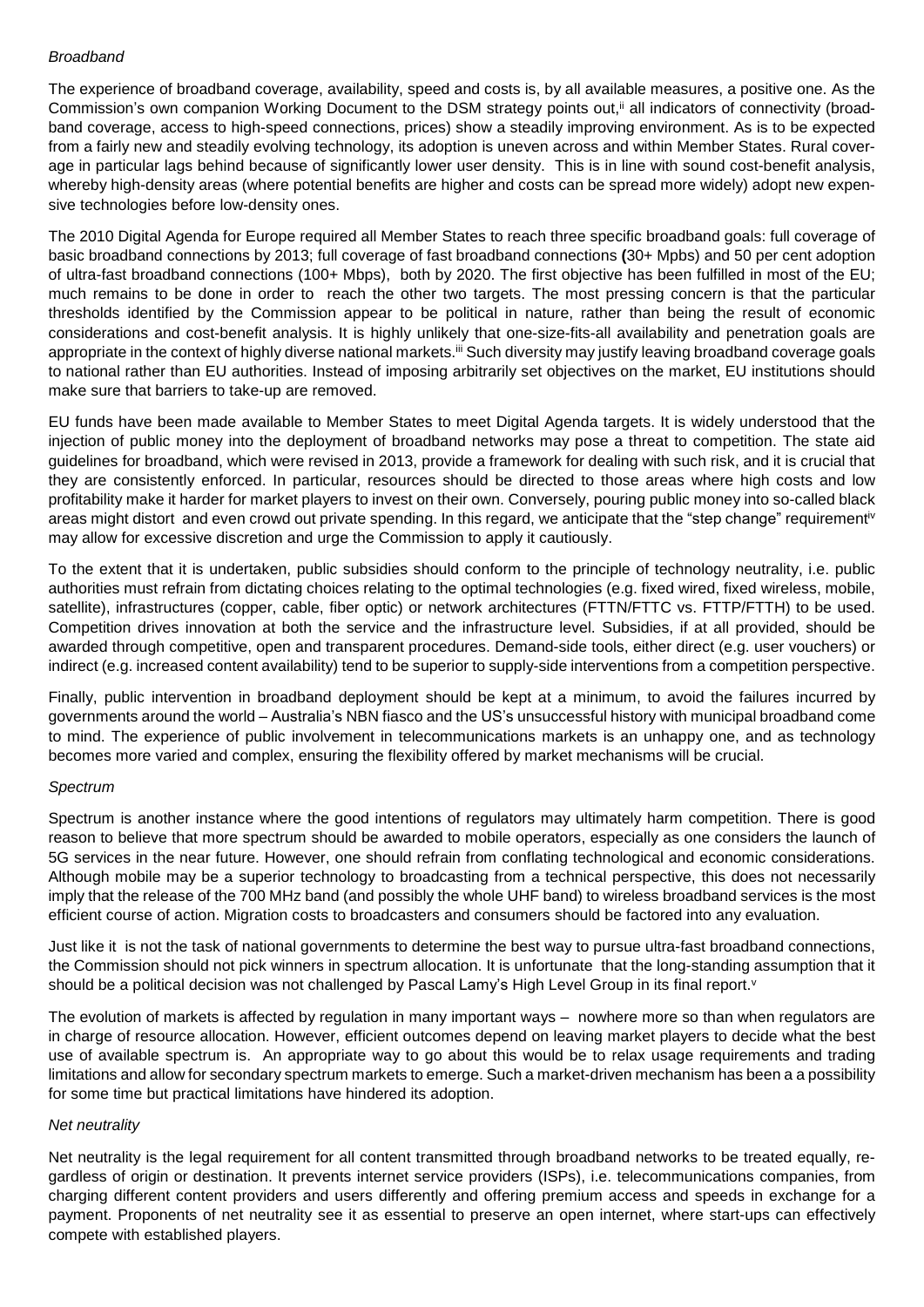The reasoning behind net neutrality is questionable. Internet content is increasingly varied, and not all providers and users value higher speeds equally. It is sensible to allow for differential pricing, priority access and speeds to account for the variety of product offerings and user tastes. This is also the efficient solution: a non-neutral internet allows Internet Service Providers (ISPs) to manage traffic according to customer preferences, for instance by prioritising less data-heavy traffic, or by charging a premium for streaming services. Even within a particular digital service (such as Facebook), ISPs in a non-neutral environment can offer the basic services that users want most without the expensive add-ons.

Moreover, mandating net neutrality in the context of ever-increasing speeds and ever more varied content risks slowing down future innovations. Not only would it discourage ongoing investment by ISPs,<sup>yi</sup> but it would also make the development of faster traffic lanes less likely, by removing economic incentives to setting up the necessary infrastructure.

#### *Roaming*

Roaming charges, the cost of continued phone and data coverage outside the home network, is an example of a 'real' economic cost that is best addressed by ongoing innovation and infrastructure development. Attempting to eliminate them through a cap is unlikely to reduce overall costs for consumers. Instead, what we are likely to see are so-called "waterbed effects", by which lower (government-mandated) charges in one segment of the market translate into higher charges in another segment.<sup>vii</sup> Capping roaming charges, in other words, means redistributing resources from less mobile consumers to highly-mobile consumers.

Further recourse to legislation in this field would be evidence of regulators' failure to follow the direction that the market is moving in. Roaming charges are quickly growing obsolete, due to initiatives carried out by market players, whether mobile carriers themselves (which have been pushing flat rates even for roaming purposes) or outsiders (such as Apple's universal sim card o Google's Fi Project). This is an example of innovative activity addressing existing real obstacles to trade, which policy measures like price controls and bans can never achieve.

#### *Substitutes for telecom services*

The DSM Strategy would place traditional telecommunications providers and new technologies such as Voice over IP services under the same regulatory regime. While the latter has become a significant competitor to traditional telecom services, it is built on a different technology. Imposing similar regulations on both technologies is likely to restrict competition in the VoIP sector by raising barriers to entry. If the goal is to promote competition in telecommunications, imposing new regulation on new VoIP players would achieve the opposite.

#### **Media regulation (§ 3.2)**

The Commission is right that the Audio-Visual Media Services Directive failed to subject traditional television services and on-demand services to the same regulatory framework. However, the real question is whether the traditional framework is still up to the task. Content regulation, advertising rules and quotas were all devised at a time where competition on television networks was limited and it could be argued that viewers needed protection vis-à-vis the networks' market power.

This is no longer the case. Consumers have access to a virtually unlimited content supply on a variety of platforms and the distinction between traditional broadcasting and on-demand services is blurring. It is true that all players should be competing on a level playing field. However, the proper way to achieve this goal is not to broaden the scope of existing regulation, but rather to remove anachronistic constraints. Restricting programming in order to protect minors makes little sense in the era of automatic parental control. Limits to advertising played a role when advertising was done in commercial breaks, not with banners or product placement. Finally, the promotion of European works has no place whatsoever in a competitive market for content. All these provisions have outlived their usefulness as consumers have obtained greater control over their viewing choices. It is high time that regulations adapt accordingly.

#### **Geo-blocking (§ 2.3)**

Geo-blocking is the practice of preventing customer access to digital content based on geographical location, and of redirecting users in certain locations to local websites. This may result in some users' being unable to obtain the desired content, and of customers located in different places being charged different prices for the same good or service. Some argue that this is an unfair practice and incompatible with Single Market rules.

The first objection to this line of argument is that the rationale does not apply to physical goods or services. It is perfectly reasonable for a physical newspaper not to be sold EU-wide – economic considerations (production and delivery costs, potential customer base, retail space availability) are allowed to govern publishers' decisions in this regard. And when newspapers are sold in foreign countries, they are often priced at a premium over prices in the home market. The same should be true of digital goods and services – producers should be able to decide where and how they market their goods. This includes the freedom to pursue contractual and licensing agreements as they see fit.

The second objection is practical – namely, is geo-blocking necessarily harmful to consumer welfare? Geo-blocking is simply a form of price discrimination; and economic theory has long shown that price discrimination can enhance efficiency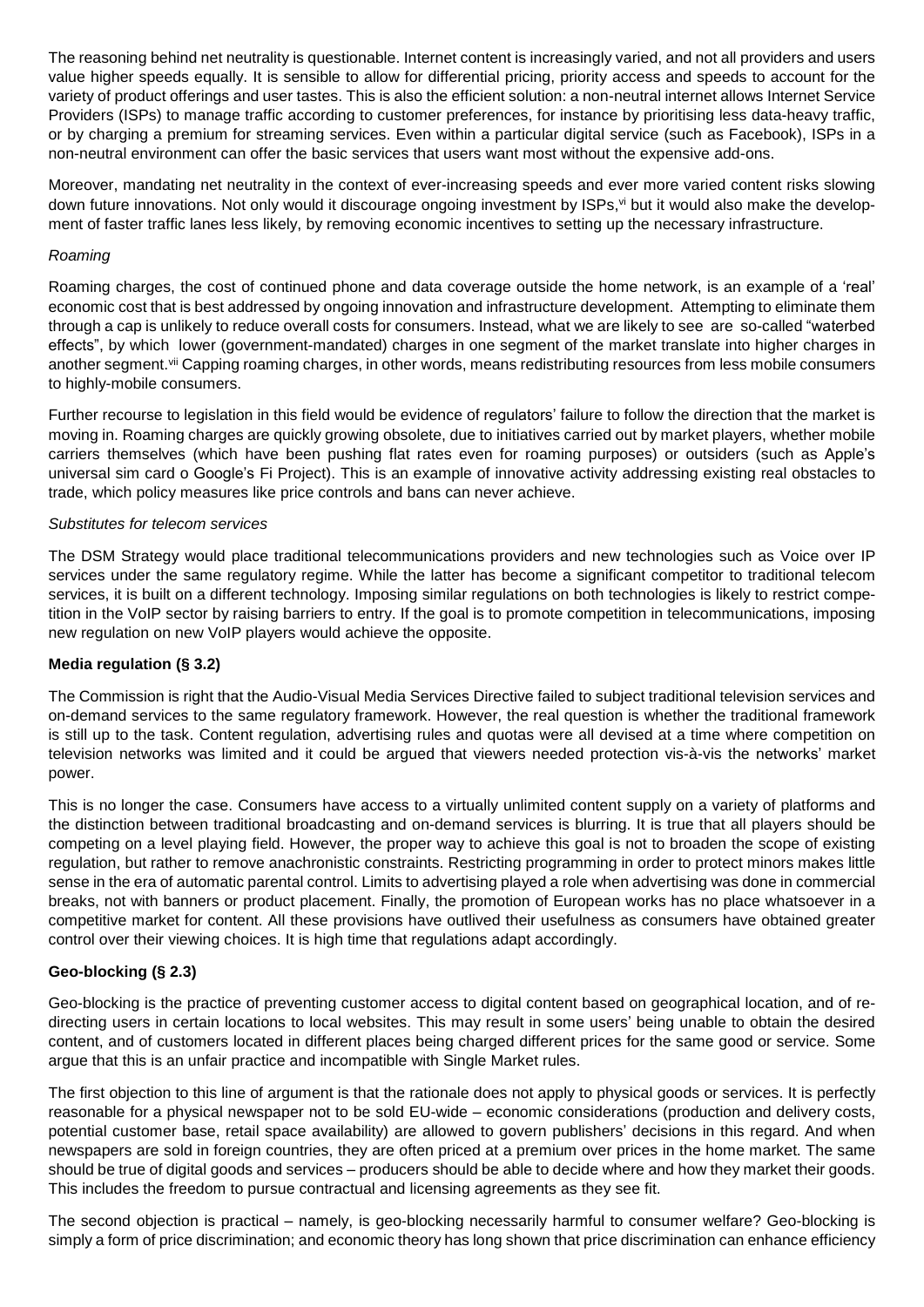and benefit consumers, where purchasing-power disparities, cost variations and business model differences occur. In the same way that cinemas attract a larger customer base by offering targeted discounts to pensioners and under-25s, digital businesses expand the number of potential consumers by selling goods and services at different prices across the EU – even cross-subsidising sales where necessary.<sup>viii</sup>

In this respect, geo-blocking may have a positive effect on social equality within the EU: by allowing for below-average prices, it extends access to goods and services to areas where it may not be otherwise viable to offer them. Banning geoblocking would reduce businesses' ability to structure their sales and marketing strategies in an optimal way, thus potentially hurting consumers. It may be that in some instances, geo-blocking takes place because of divergent copyright legislation across the Member States. One may argue that harmonising copyright rules could improve consumer welfare in this regard, but that in itself is not an indictment of the practice of geo-blocking. Moreover, it is critical that proposals for copyright harmonisation also take account of the potentially high costs involved in merging legal systems.

#### **Platform regulation (§ 3.3)**

It is widely acknowledged that online platforms play a key role in facilitating trade in digital goods and services. The rise of search engines, price-comparison tools and specialised apps has made vast amounts of information readily available to consumers and businesses. Platforms have also enabled online advertising, which has turned into a key revenue source for many online businesses and a way to combine a public good (freely available information from which it is hard to exclude people and where the marginal cost of an additional consumer is zero) with a public 'bad' (to some).<sup>ix</sup>

#### *Competition*

Intervention in online platforms looks increasingly likely, as the ongoing competition case against Google and calls for regulation in some Member States show. At issue is the alleged dominance of certain platforms, and their status as enabling infrastructures for other digital services with which platforms themselves sometimes compete. Suggested interventions go from preventing certain business practices, such as exclusive advertising deals and the preferential treatment of search results, to applying regulation used in other sectors (notably utilities) to digital platforms. The rationale behind the latter is often that platforms are an 'essential facility' which might allow its owner to restrict access to competitors. In this view, platforms are akin to the electricity grid or telephone networks.

The economic case for platform regulation is weak. Proponents often use market share as an indicator of a firm's dominance, but this ignores the fact that the market in which, for instance, horizontal (i.e. general) search engines compete is not just formed by other horizontal search engines, but also vertical (specialised) ones, as well as apps and websites more generally.<sup>x</sup> When the relevant market, which is the market for online information, is properly considered, notions of high market share in a specific segment of that market lose importance.<sup>xi</sup>

Furthermore, previous experience of allegedly dominant players in the digital sector undermines the case for intervention. It is not just that Microsoft, which only a few years ago was considered a software monopolist, has rapidly lost market share with the rise of smartphones – even online search traffic is changing rapidly as users move from horizontal search engines to ever more specialised alternatives. It also cannot be ignored that more and more consumers browse directly through apps.

The determinant for intervention must be that competition, and not just individual competitors, is being harmed by a dominant firm's practices. There is rich evidence of a competitive environment with a growing number of players vying to provide information to users. In this context, it is hard to argue that innovation is being harmed.

More specifically, the ways in which, for example, search engines or e-commerce platforms rank results or display products are business judgements involving subjective choices – there is no neutral or objective way because the key variables are ever-changing user preferences and business models.<sup>xii</sup> As regards exclusive deals for advertising services, this is a matter of contractual agreement between the parties involved, and given the number of existing alternatives no intervention appears justified. Finally, on the subject of classifying certain platforms as essential facilities, the economic rationale for applying such regulatory requirements to utilities (high fixed costs and low variable costs which make a single infrastructure provider most efficient) is not present in online platforms. Because alternative infrastructure providers can and do enter the market, the essential facilities doctrine should not apply.xiii

#### *Intermediary liability*

It is appropriate for regulators to ask themselves how best to deal with copyright-infringing material and other illegal content. However, fundamental interests such as freedom of expression and freedom of enterprise should be part of the discussion. The framework designed by the e-Commerce Directive has achieved the goal of placing liability with actual knowledge of harm and power of intervention, thus allowing for innovation to flow freely. While notice-and-takedown procedures may leave room for improvement, they still are the best way to ensure that every party's rights are taken into account.

The Commission should resist two related temptations. First, to speed up detection by eliminating judicial supervision and entrusting such sensitive matters to quicker administrative entities. Second, to weaken the safeguards included in the e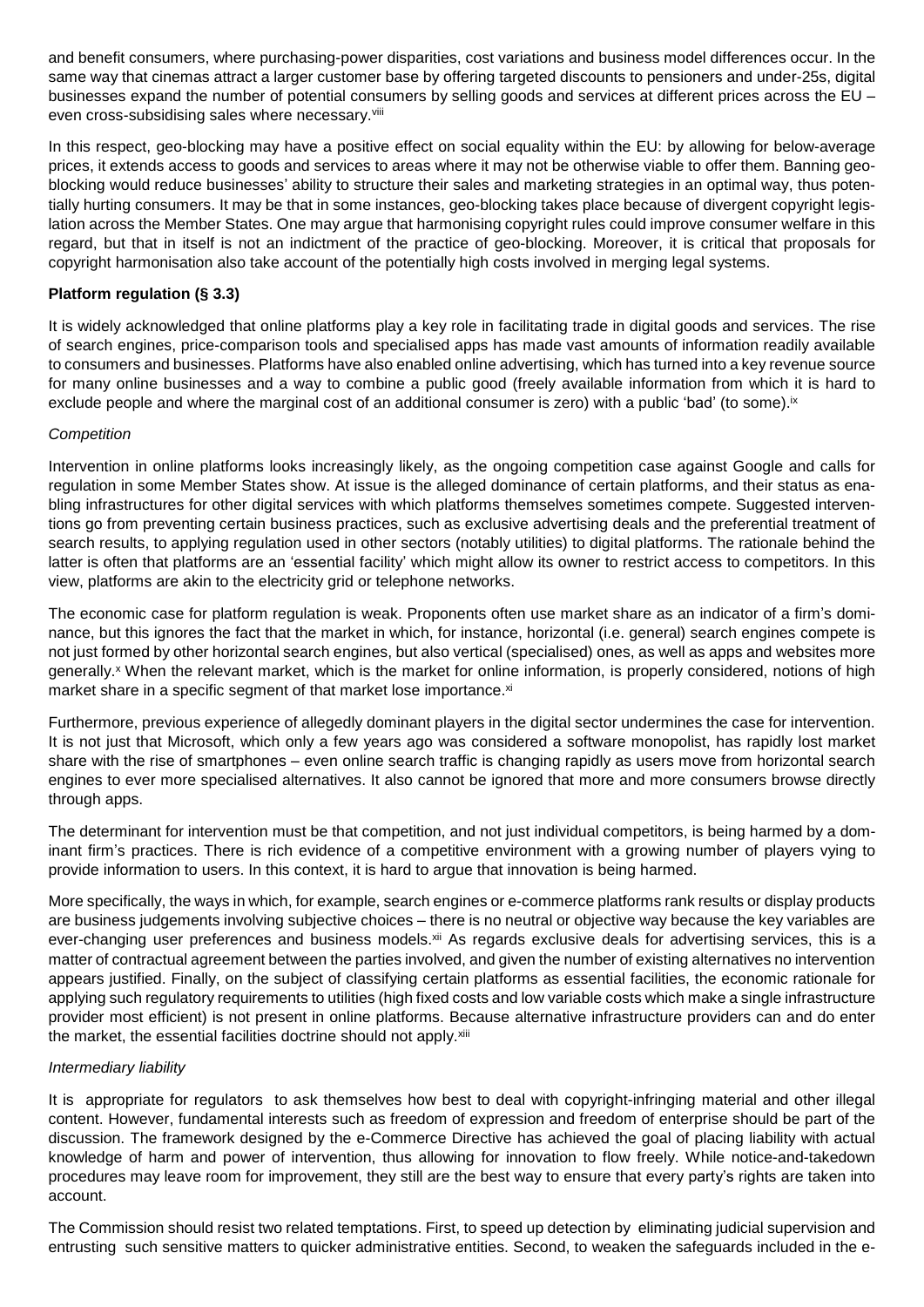Commerce Directive. The language included in the DSM Strategy raises serious concerns on the latter front. Imposing "duty of care" requirements on intermediaries would dramatically lower incentives to invest in new services and platforms. This also has clear anti-competitive implications: established players are better equipped than interlopers to deal with the costs and burdens of regulation.

# **Taxation (§ 2.5)**

The Commission is right to point out the substantial compliance costs caused by new requirements (effective 2015) for ecommerce sellers to file VAT in the Member State where sales are made. For all other goods and services, VAT is levied in the purchaser's country of residence – and the Expert Group on Taxation of the Digital Economy endorsed this practice for digital trade as well.<sup>xiv</sup> However, the application of such a requirement clearly involves a pragmatic cost-benefit analysis of outcomes. Many e-commerce businesses have sales volumes (particularly to individual Member States) that are low enough to make compliance costs exceed potential benefits. Thus the new VAT requirements can be expected to discourage cross-border e-commerce by small firms. Instituting a threshold of sales below which the VAT rules would not apply would go some way in removing such negative incentives. Enabling compliance in the company's Member State of residence would also be beneficial, though proposed reforms would have to be studied in detail to see if they genuinely reduce costs for e-commerce businesses.

More concerning are the remarks made with regard to corporate taxation. The Commission's view is that the tax should be levied "where the value is generated," a decidedly arbitrary concept. There are signs that the 2011 proposal for a Common Consolidated Corporate Tax Base (CCCTB) may be revived to reform corporate taxation in the EU. Yet, the 2011 proposal, by excluding intangible assets from tax base share calculations, ignores a key and growing component of corporate value generation, namely intellectual property. $\alpha$  This proposal also penalises low-tax jurisdictions within the EU, undermining tax competition, which is essential to ensure an attractive business environment. If the CCCTB is revived, it must remain optional, take account of intangible assets when assigning tax base shares to Member States, and preserve tax competition between jurisdictions. Any proposal lacking these three features will do more harm than good.

#### **Conclusion**

The Digital Single Market offers opportunities and threats. The opportunity is to update outdated regulations and, where necessary, remove them. This would acknowledge the fact that technological progress has eliminated the need for heavyhanded public intervention. It is also an opportunity to reconsider certain public policies in light of the progress made in recent years. The threat is that the scale of recent changes in the digital sphere will spur a wave of new interventions by public authorities, slowing down the pace of innovation and curbing incentives to trade. Net neutrality, platform regulation and restrictions on asset mobility for tax purposes would all stall technological progress. What is required is an understanding of the beneficial impact of digital technology, and a willingness to grant it the freedom to evolve.

In less than twenty years, digital technology has transformed European economies and enabled businesses to cater to a growing number of customers regardless of location, and users to access a wider variety of goods and services than ever before. Performance has grown exponentially, and prices have fallen apace. Internet speeds have improved by several multiples, while reaching a greater number of people each year. The trend is clearly positive and there is no reason to believe that it has stalled, let alone reversed, in recent times.

In these circumstances, it is critical that intervention takes a light-touch approach – not only because there is reason to believe that market forces and further innovation will gradually bring down whatever 'real' barriers there remain to digital trade, but also because new regulations can actively deter the innovative process and thus slow down progress.